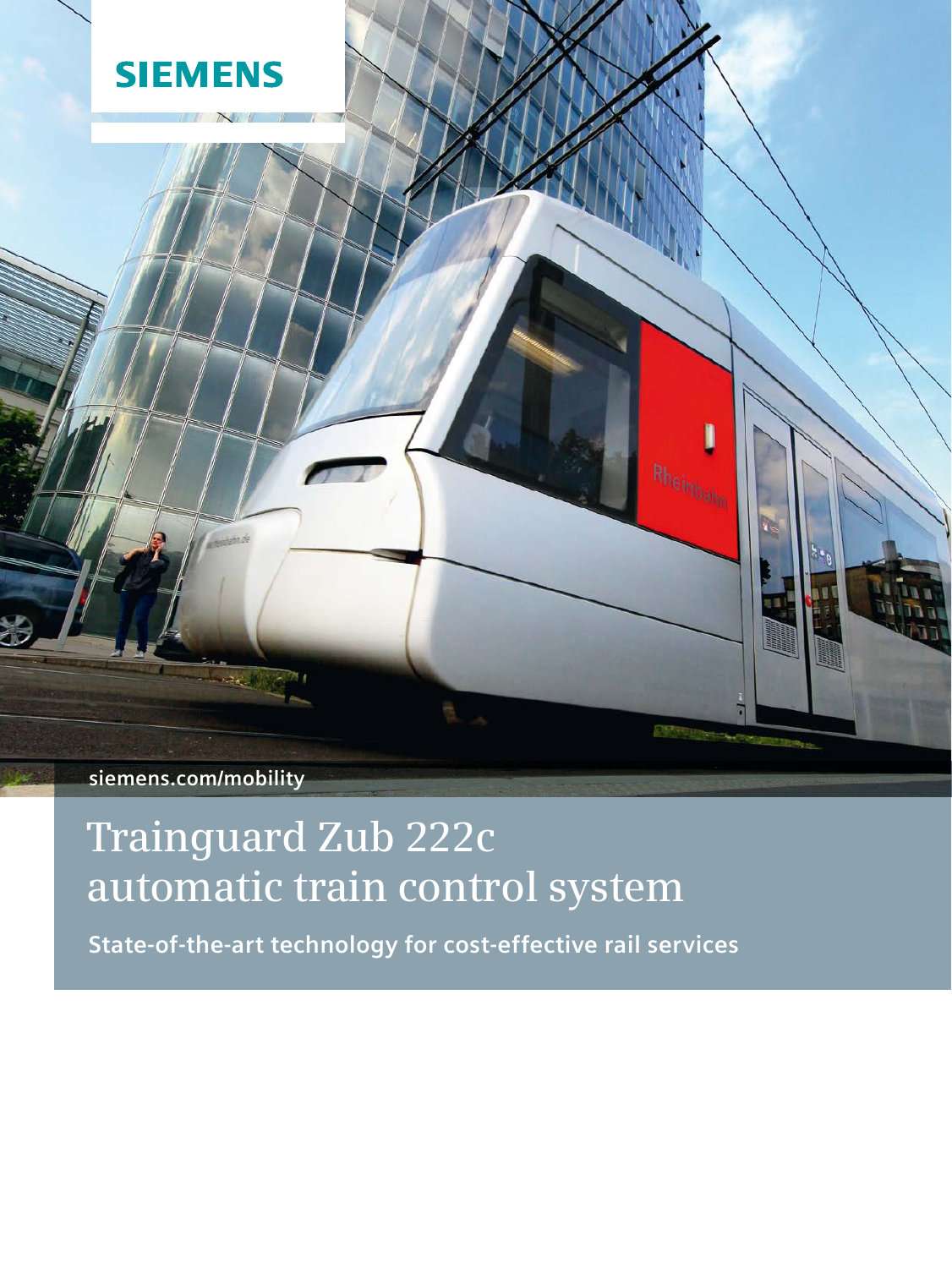

# **Compact on-board and trackside equipment Trainguard Zub 222c automatic train control system**

**Cities are becoming increasingly larger and more complex. This also imposes increased requirements on mass transit systems. Their operators have to cope with rapidly growing traffic flows and passengers' rising expectations. Their success is measured against factors such as safety, punctuality, convenience and environmental friendliness. Siemens' intelligent and future-oriented mass transit concepts support operators in successfully meeting these challenges.**

**We regard our customers as partners who we support through our work in sustainably developing their urban environment and making their public mass transit just as efficient and effective. They thus boost their passengers' quality of life and the attractiveness of their city as a business location.**

# **System with cost-effective benefits**

Refinements of train control systems are crucial for new rolling stock. They are to be universally applicable all over the world in the future and, in particular, to be capable of being integrated both simply and cost-effectively.

With its wide range of functions and its modular design, the Trainguard Zub 222c automatic train control system meets the latest requirements for signaling and safety. The new compact on-board unit and energy-efficient trackside equiment, connected to the signals via interface boards in Eurocard format, can be easily installed in new signaling systems and retrofitted to existing systems.

Trainguard Zub 222c ensures costeffective, easy-to-maintain operations. It places no specific requirements on the signaling system of the railways to be protected, and can be individually configured and thus adapted to any application.

A special feature of Trainguard Zub 222c is its suitability for mixed operation as both a heavy rail system with exclusive rights-of-way separated from other traffic and a light rail system with shared rightsof-way together with other traffic in city streets.

For this purpose, Trainguard Zub 222c provides an integrated back-channel to the track in addition to the fail-safe track–train data channel. These backchannels (coupling coil or radio) permit the control of decentralized electric points, priority switching at traffic lights, or train tracking, as well as diagnostic and status data.

#### **Basic functions of the system**

Trainguard Zub 222c works with intermittent data transmission from the track and ensures continuous monitoring of a speed profile. This type of monitoring with target braking curves significantly reduces overlaps, thus optimizing line throughput. Thanks to this feature, Trainguard Zub 222c is a low-cost-alternative to continuously transmitting systems and supports the driver by means of numerous automatic functions:

- continuous and reliable monitoring of speed and braking
- display of the target and actual speed in the driver's cab
- audible alarm when the target speed is exceeded and automatic brake application
- train stop at stop signals
- monitoring of speed restriction sections
- non-fail-safe bidirectional transmission of information between track and train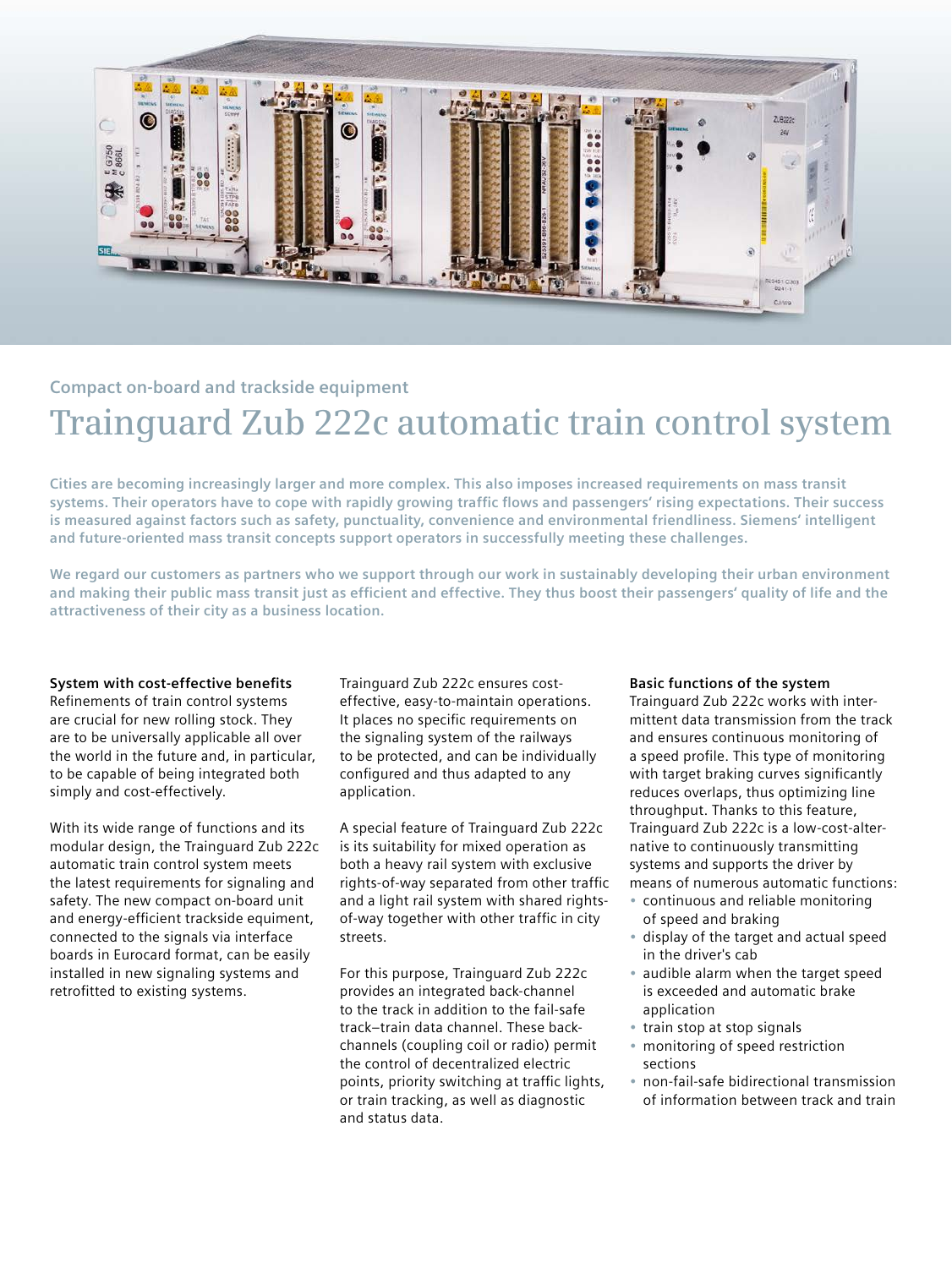

#### **Fail-safe monitoring: the on-board equipment**

#### **On-board unit**

The compact Trainguard Zub 222c on-board unit forms the heart of the on-board equipment. Its single-tier 19" mounting rack requires only little space. It is equipped with circuit boards of the dual-channel fail-safe Simis 3116 microcomputer system and comprises a fail-safe emergency brake output for dual-channel electrical brake control.

The on-board unit can be configured for unidirectional or bidirectional running. Different power supply boards are available for a DC power supply of 24 V to 110 V from the vehicle battery.

#### **Vehicle coupling coil**

The vehicle coupling coil is used for bidirectional data transmission between the track and the train. It is available in both normal and compact design.

#### **Radio antenna**

The radio antenna is used to transmit information to the vehicle and retransmit diagnostic messages to the trackside equipment.

#### **Odometer pulse generator**

The odometer pulse generator supplies data on the direction of travel, distance traveled and current train speed. Alternatively, on-board pick-ups can be integrated as pulse generators.

# **Control and display unit**

A compact control and display unit is available for information output in the driver's cab. A dual-pointer speedometer indicates the monitoring and actual speed and the maximum permissible speed.

A control unit with buttons and indicators is also available. A fault switch bypasses the emergency brake output in the event of an on-board unit failure.

#### **Data unit**

The data unit is used for serial information transmission between the on-board unit and the control and display unit in the driver's cab over a distance of up to 50 m.

#### **Fail-safe transmission: the trackside equipment**

# **Track coupling coil**

The track coupling coil is the central element of the trackside equipment. It is installed at the signal location and controlled in accordance with the signal aspect by a signal interface board.

Depending on the active signal aspect, the track coupling coil transmits the speed profile for the section ahead to the train. It can also transmit a fixed data telegram at specific information points such as speed restriction sections.

# **Signal interface and radio transmission board**

The trackside components for signal aspect extraction and optional radiobased clearing are installed in a signal apparatus case. The signal aspect is extracted from the lamp circuit intrinsically safe and without any interaction. AC and DC signals can be interfaced. The signal aspect information is updated in the track coupling coil using the associated data record.

# **Radio infill**

Radio infill facilitates continuous updating of the signal information onboard the vehicle by means of a permanent point-to-point connection. With radio infill, the maximum permitted speed is transmitted to the vehicle and monitored there whenever there is a change of the signal aspect. Trainguard Zub 222c can be used to increase line throughput by braking curve intervention.

# **Usage of information transmission**

If the train-track back-channel is used, the information sent by the vehicle is to be recorded on the trackside. Indicating information can be forwarded to the control center via Trainguard Imu 100 or the Z-Radio channel.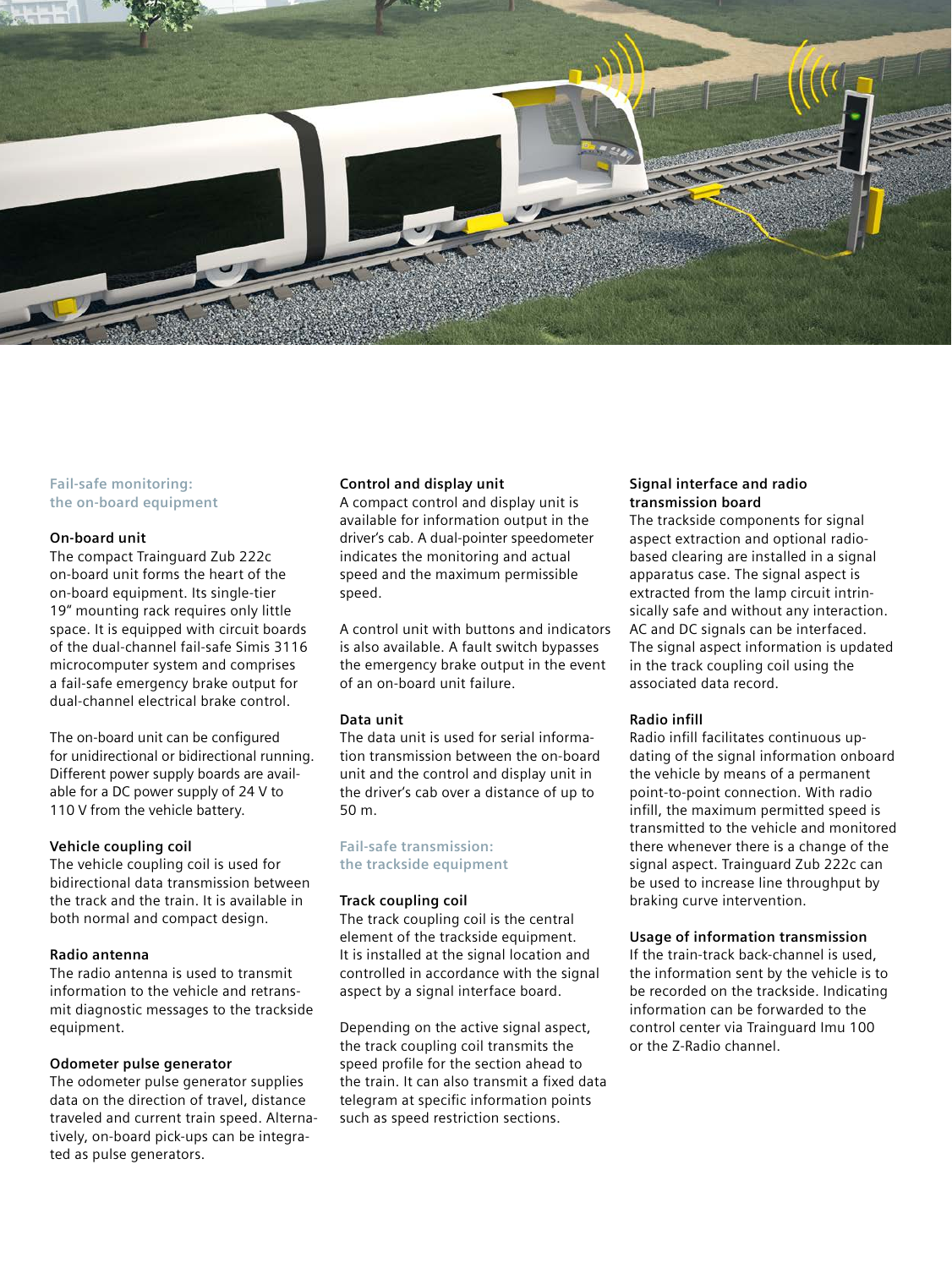

**Early acceleration through radio-based clearing Monitoring levels**

#### **Coming to the point: fail-safe functions**

The intermittent automatic train control system provides exact information on the line ahead. The track coupling coil installed at the signal transmits the information on the relevant signal aspect (proceed, warning or stop) to the passing train. The speed and route profile for the section ahead belonging to the signal aspect is also transmitted. The on-board unit continuously determines the maximum permissible speed  $v_{\text{perm}}$  which may not be exceeded by the train.

If the vehicle passes a warning signal, the system reduces the maximum permissible speed as a function of the train's position – and does so in accordance with the braking capacity of the train.

The stopping point is always in front of the corresponding next signal or danger point. If the target speed is exceeded, the driver is given a visual and audible warning.

Should the driver not react, Trainguard Zub 222c automatically brakes the train if the established speed continues to be exceeded: first by cutting off traction, then by service braking. When reaching the  $v_{ab}$  profile permissible in accordance with fail-safe signaling principles, the train is emergency-braked.

On the last section of the line immediately before the stop signal, the system maintains a constant maximum permissible speed. This speed, called release speed  $V_{\text{release}}$ , allows the train to move forward to the signal. The driver can pass the signal if it is showing a proceed aspect. The release speed is individually determined by Trainguard Zub 222c depending on the braking capacity of the train and on the overlap. If the vehicle passes a stop signal, Trainguard Zub 222c reliably stops the train within the overlap just before the danger point.

#### **Precise monitoring**

With the help of Trainguard Zub 222c, special points in the line profile such as speed restriction sections can be signaled and the speed monitored. The maximum permissible speed is indicated in advance at a sufficient distance from the beginning of the speed restriction section. The service braking curve, and thus the monitoring curve as well, correspond to the braking capacity of the train up to the beginning of the speed restriction section.

After that, the target speed remains constant until the last car – in accordance with the train length – has left the speed restriction section.

#### **Flexible adaptation**

Additional track coupling coils for the protection of temporary construction sites can be integrated at any time without having to modify the existing Trainguard Zub 222c trackside equipment. They can be used both as a train stop and for establishing a speed restriction section. All necessary information is incorporated into monitoring by the on-board equipment.

#### **Safety and diagnostics**

Trainguard Zub 222c automatically initiates self-diagnostics before the start of a trip. The system checks the most important processing functions and activates the driver's cab displays. At the press of a button, the driver can call the following:

- number of emergency brakings triggered by a stop signal
- number of authorized moves and fault switch operations
- mileage

A static electronic memory records all important events. They can then be read out and evaluated using a diagnostic PC. This diagnostic feature is available both locally (vehicle, diagnostic PC) and centrally (WinCC OA).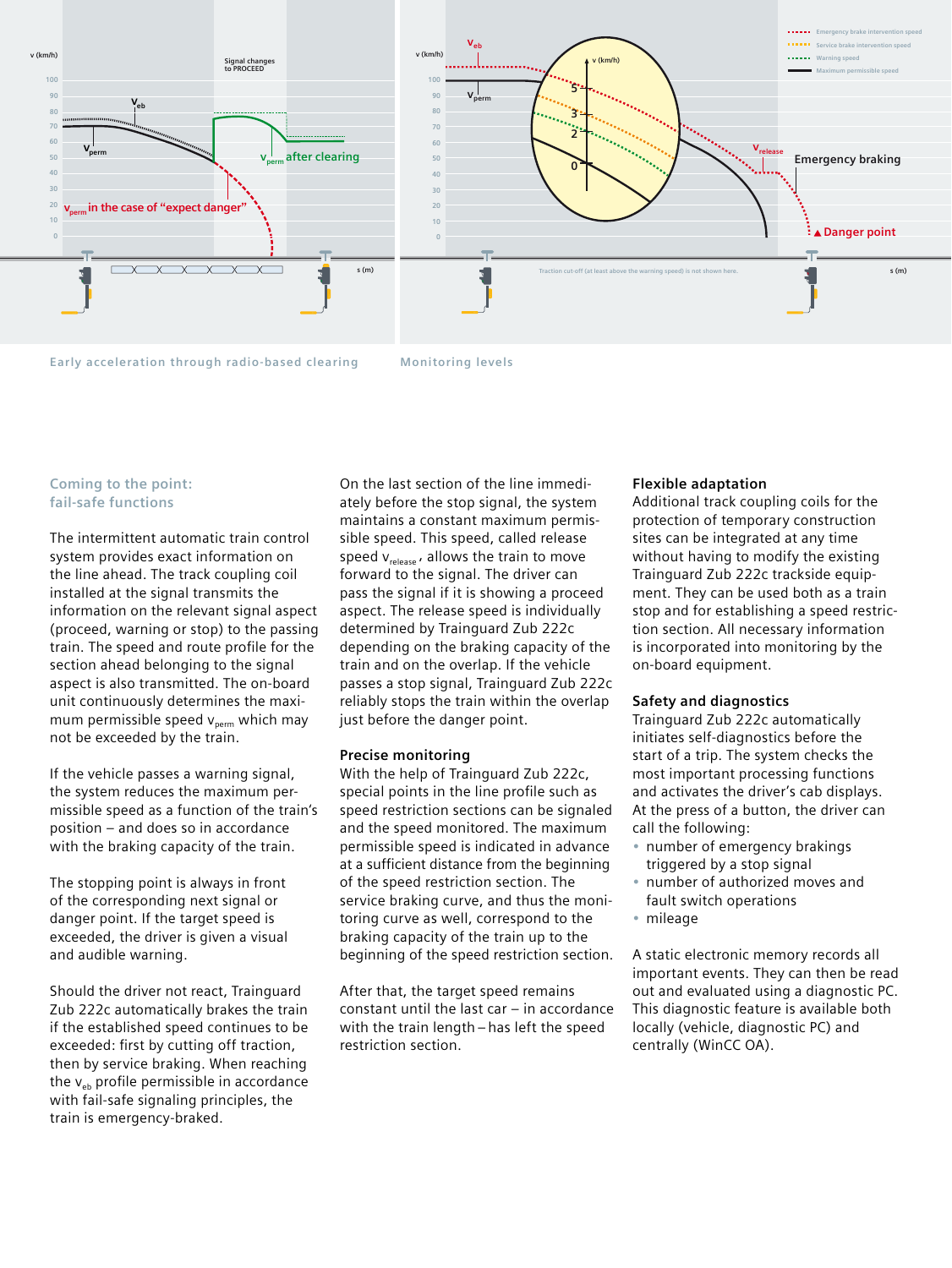# **The benefits speak for themselves System overview**

#### **Robust, flexible, innovative**

The high technical standard of automatic train control systems is based on many years of experience in the field of signaling and control systems and on continuous improvement of the equipment. The proven Trainguard Zub 222c automatic train control system can be used for the following applications:

- light rail rapid transit
- regional railways
- metros / light rail transport

Trainguard Zub 222c is distinguished by the following system benefits:

- robust design to cope with the high levels of mechanical shock and vibration load as per EN 50155
- flexible installation due to low space requirement of the compact on-board unit in its single-tier mounting rack
- optimum adjustment of the monitoring profile to the physical line conditions through the telegram-based transmission of signal aspect, speed profile and speed restriction sections in the section ahead
- easy extension of existing installations since the trackside equipment is powered by the signal lamp current; the track coupling coil is supplied with power from the vehicle coupling coil when the train passes over
- contactless transmission immune to any ambient interference between the on-board and trackside equipment by means of inductively coupled resonant circuits
- selectivity to information carriers on the adjacent track, on its own track and to equipment in the opposite direction of travel
- fast and simple troubleshooting using a state-of-the-art diagnostic system
- suitability for train speeds of up to 160 km / h
- bridging of an air gap between 130 mm and 200 mm in the case of a lateral deviation of the system of ±50 mm

| <b>Technical data</b>       |                                                 |                                                                                       |                                                                             |
|-----------------------------|-------------------------------------------------|---------------------------------------------------------------------------------------|-----------------------------------------------------------------------------|
| System data                 | Safety integrity level                          | SIL 3 as per DIN EN 61508/EN 50129                                                    |                                                                             |
|                             | <b>Standards</b>                                | EN 50155, EN 60068, EN 60721, EN 61000-6-2,<br>EN 61000-6-2, EN 50121-3-2, EN 50121-4 |                                                                             |
|                             | Temperature range                               | $-30$ °C to +70 °C (on-board equipment)<br>$-30$ °C to +70 °C (trackside equipment)   |                                                                             |
|                             | Transmission                                    | Frequencies<br>Method<br>Data rate                                                    | 50 kHz / 100 kHz / 850 kHz / 2.4 GHz<br>Frequency shift keying<br>50 kbauds |
|                             | Speed range                                     | $\leq 160$ km/h                                                                       |                                                                             |
| On-board equipment          |                                                 |                                                                                       |                                                                             |
| On-board unit               | Supply voltage                                  | 24/36/72/110 VDC, +25%/-30%                                                           |                                                                             |
|                             | Power consumption                               | approx. 100 W                                                                         |                                                                             |
|                             | Weight                                          | approx. 7.5 kg                                                                        |                                                                             |
|                             | Dimensions $(l \times h \times w)$              | $290 \times 132 \times 444$ mm (I = incl. front connector)                            |                                                                             |
|                             | Max. cable length from<br>on-board unit to      | - Odometer pulse generator 60 m<br>$-$ Driver's cab 50 m                              |                                                                             |
|                             | <b>Bus interface</b>                            | IBIS vehicle bus as per VDV 300                                                       |                                                                             |
| Vehicle coupling coil       | Weight                                          | 7.5 kg                                                                                |                                                                             |
|                             | Dimensions $(l \times h \times w)$              | 500 x 101 x 172 mm                                                                    |                                                                             |
| Odometer pulse<br>qenerator | Weight                                          | 2.15 kg                                                                               |                                                                             |
|                             | Dimensions $(l \times h \times w)$              | 223 x 70 x 140 mm                                                                     |                                                                             |
|                             | Pick-ups of vehicle manufacturers (alternative) |                                                                                       |                                                                             |
| Data unit                   | Weight                                          | 0.9 <sub>kg</sub>                                                                     |                                                                             |
|                             | Dimensions $(l \times h \times w)$              | 164 x 66 x 130 mm                                                                     |                                                                             |
| Control and display unit    | Weight                                          | $0.6$ kg                                                                              |                                                                             |
|                             | Dimensions $(l \times h \times w)$              | 135 x 75 x 96 mm                                                                      |                                                                             |
|                             |                                                 |                                                                                       |                                                                             |

**Dual-pointer speedometer** Customer-specific

| Trackside equipment       |                                                    |                      |            |  |
|---------------------------|----------------------------------------------------|----------------------|------------|--|
| Track coupling coil       | Weight                                             | $13.5 \text{ kg}$    |            |  |
|                           | Dimensions $(l \times h \times w)$                 | 736 x 147 x 202 mm   |            |  |
| Signal interface board    | AC primary side                                    | AC secondary side    | DC.        |  |
| Input range               | 60 to 300 mA                                       | 1 to $2$ A           | 24 to 58 V |  |
| Signal detection          | 8 transformer stages                               | 8 transformer stages | 8 inputs   |  |
| Flashing-signal detection | max. 2 transformer stage max. 2 transformer stages |                      |            |  |
| Loop amplifier board      | DC.                                                | AC primary side      |            |  |
| Input range               | 18 to 72 V                                         | 60 to 420 mA         |            |  |
| Loop length               | up to 650 m depending on permanent way             |                      |            |  |